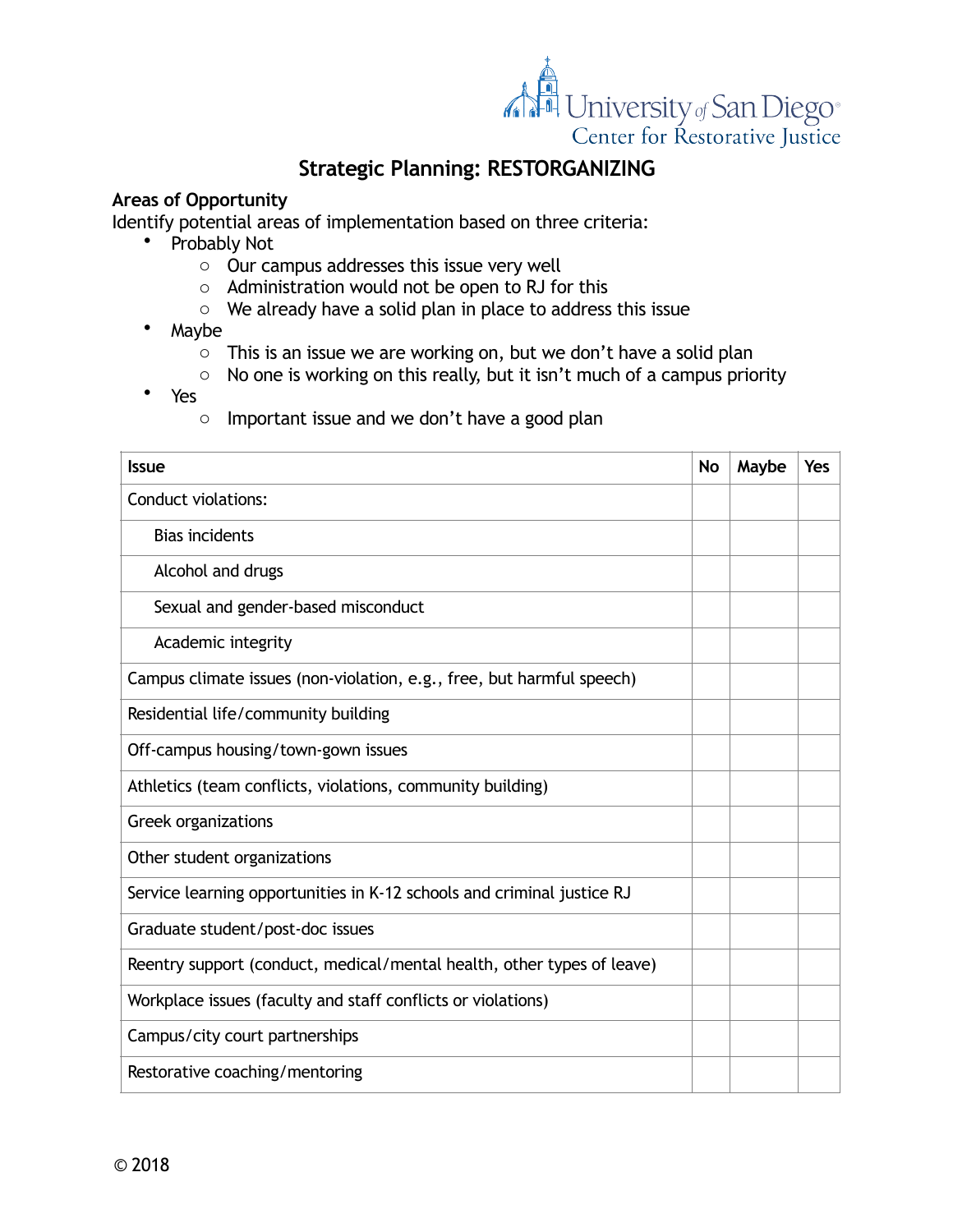

#### **Follow Up**

- Which areas are most promising for implementation? Why?
- Who would you recruit to help you work on this?
- What are some challenges ahead?
- What would your next step be if you were coming from this place?
	- o Courageous, decisive, action-oriented, willing to take a risk
	- o Caring, compassionate, attentive to the needs of others
	- o Visionary, creative, imaginative, surprising, humorous, eccentric
	- o Wise, thoughtful, reasoned, mindful of institutional complexity, attentive to institutional goals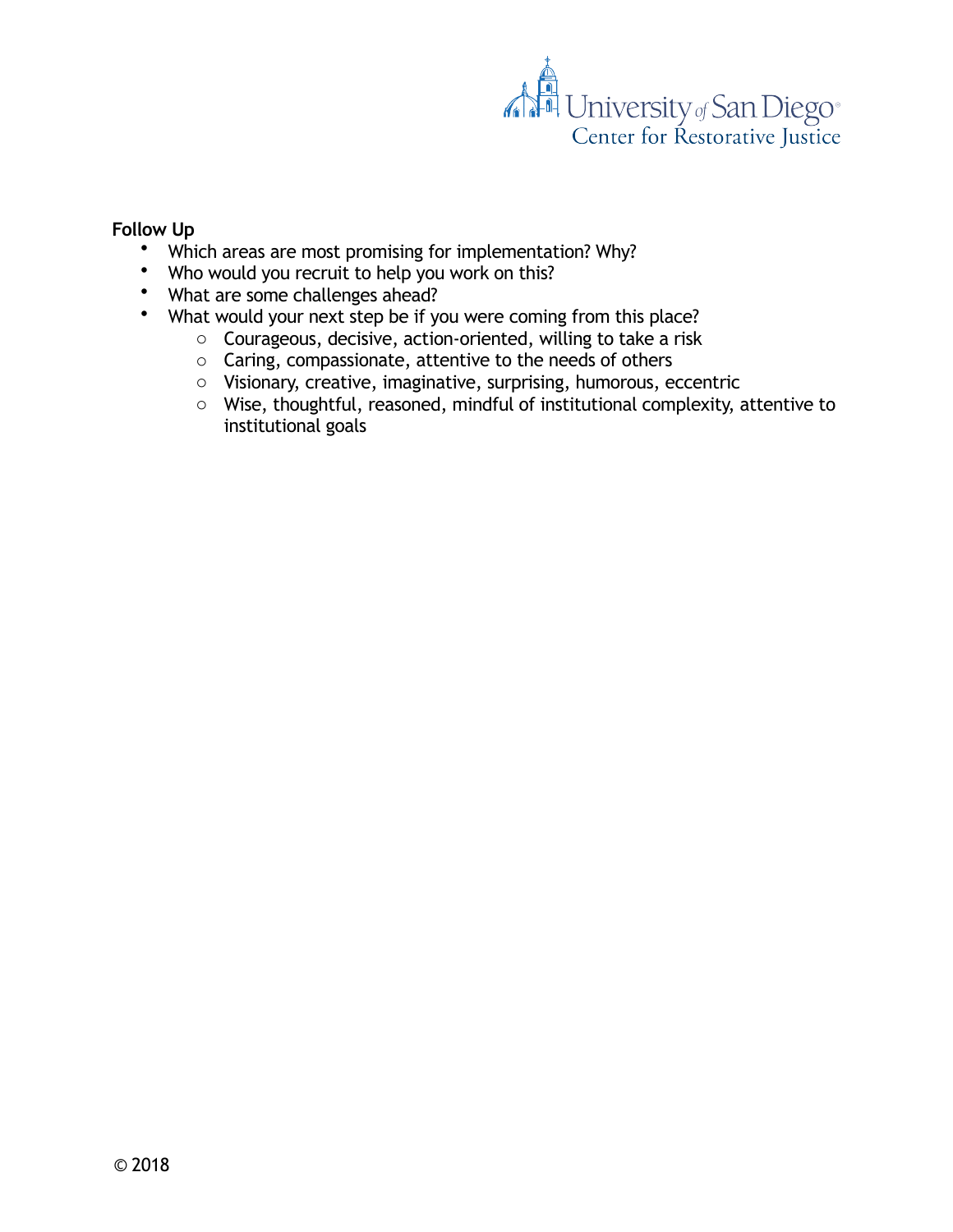

# **Getting to Your First Circle**

The longer you wait, the less likely you will implement RJ. Consider the following:

- What will be the topic of your first circle?
- Who will co-facilitate?
- How will you identify and recruit participants?
- What are your primary questions for the rounds? (Remember the 5 C's)
- How will you assess its effectiveness?

## **Getting to Your First Conference**

- What does your conduct policy allow?
- Who can make a referral?
- Who will co-facilitate?
- How will you assess its effectiveness?
- When can you implement the following baby steps?
	- o EVERY one-on-one conduct hearing is an opportunity to ask RJ questions. Consider adding RJ questions to the conduct hearing protocol.
	- o Invite the respondent to bring a support person to a conduct hearing. Ask the support person RJ questions.
	- o Ask a staff member to participate in the conduct hearing in the role of an impacted community member. (Or ask a surrogate harmed party, or the real harmed party.)
	- o If you ask RJ questions and invite a harmed party and support person to attend, you will have transformed your hearing into an RJ conference!

# **Forming an RJ Working Group**

The most important first step toward implementation is creating a working group that is capable of envisioning and inspiring campus commitment. Some questions for this:

- Who will be on the team? What expertise do they have? What influence do they have? Will it include administrators, faculty, and students?
- When will the team meet? How often?

#### **Create an Implementation Timeline**

- Using a calendar, plan a series of implementation steps with target dates
- Be sure to include opportunities for education, training, policy review, and practice